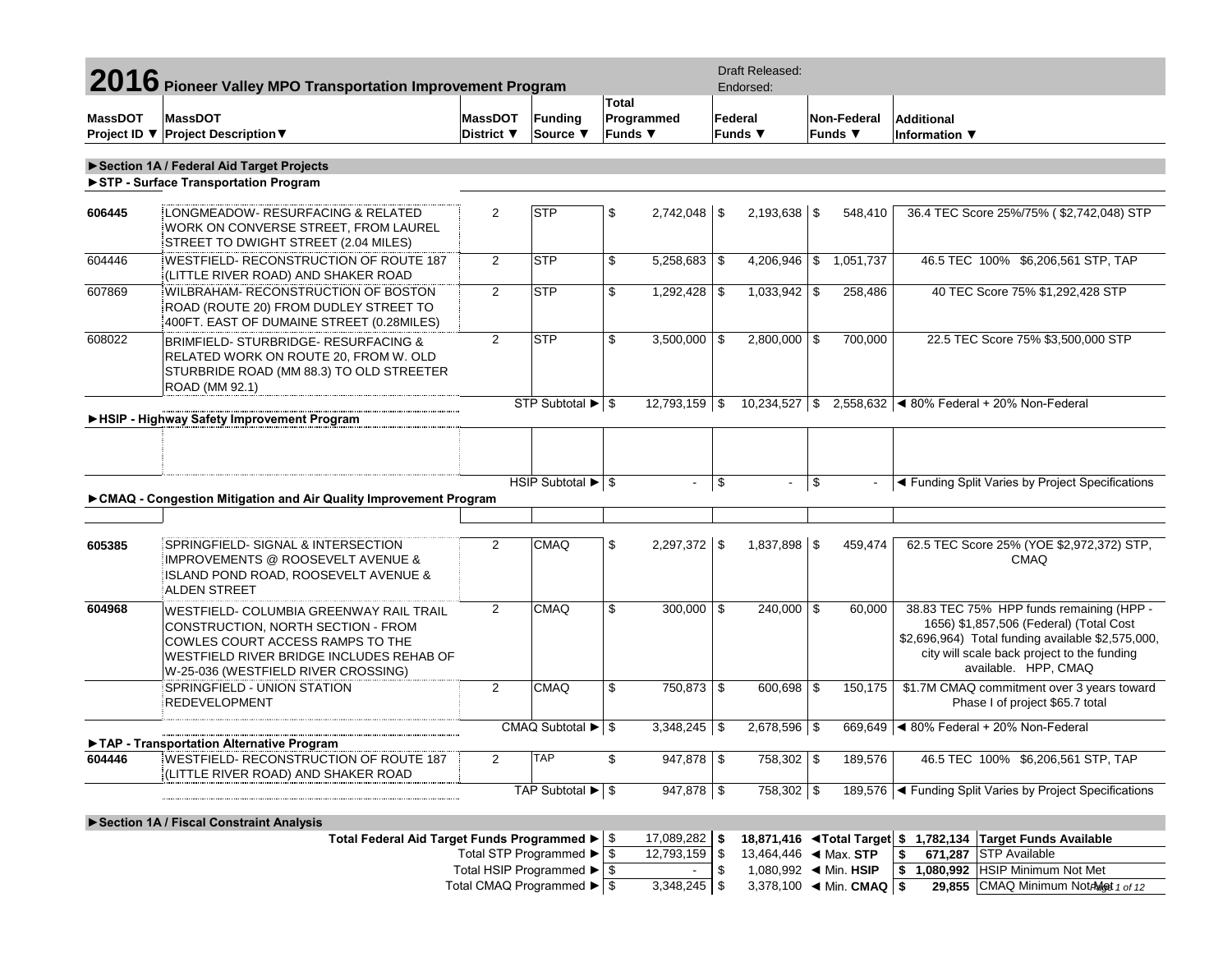|                                | 2016 Pioneer Valley MPO Transportation Improvement Program                                                                                                                                           |                              |                                                |                                              |     | <b>Draft Released:</b><br>Endorsed: |                               |           |                                                                                                                                                                                                                 |
|--------------------------------|------------------------------------------------------------------------------------------------------------------------------------------------------------------------------------------------------|------------------------------|------------------------------------------------|----------------------------------------------|-----|-------------------------------------|-------------------------------|-----------|-----------------------------------------------------------------------------------------------------------------------------------------------------------------------------------------------------------------|
| <b>MassDOT</b><br>Project ID ▼ | <b>MassDOT</b><br><b>Project Description ▼</b>                                                                                                                                                       | <b>MassDOT</b><br>District ▼ | <b>Funding</b><br>Source ▼                     | <b>Total</b><br>Programmed<br><b>Funds</b> ▼ |     | Federal<br><b>Funds ▼</b>           | Non-Federal<br><b>Funds</b> ▼ |           | Additional<br>Information $\blacktriangledown$                                                                                                                                                                  |
|                                |                                                                                                                                                                                                      |                              | Total TAP Programmed ▶ S                       | 947,878 \$                                   |     |                                     |                               |           | $\vert$ \$<br>- TAP Minimum Met                                                                                                                                                                                 |
|                                | Section 1B / Federal Aid Bridge Projects                                                                                                                                                             |                              |                                                |                                              |     |                                     |                               |           |                                                                                                                                                                                                                 |
| 607516                         | <b>DISTRICT 2- SYSTEMATIC BRIDGE MAINTENANCE</b><br>AT VARIOUS LOCATIONS                                                                                                                             | 2                            | BR-SP                                          | $$1,849,978$ \$                              |     | 1,479,982 \$                        |                               | 369,996   | Pre 25% NHPP                                                                                                                                                                                                    |
| 607524                         | BELCHERTOWN-WARREN BRIDGE DEMOLITION.<br>B-05-023, W-07-012, (EAST MAIN<br>STREET/NAULTAUG BROOK)                                                                                                    | $\overline{2}$               | BR - Off                                       | $$2,477,738$ \$                              |     | $1,982,190$ \$                      |                               | 495,548   | Pre 25%                                                                                                                                                                                                         |
|                                |                                                                                                                                                                                                      |                              | BR Subtotal $\blacktriangleright$ $\mid$ \$    | $4,327,716$ \$                               |     | $3,462,173$ \$                      |                               |           | 865,543 4 80% Federal + 20% Non-Federal                                                                                                                                                                         |
|                                | Section 1C / Federal Aid Non-Target Projects                                                                                                                                                         |                              |                                                |                                              |     |                                     |                               |           |                                                                                                                                                                                                                 |
| $\blacktriangleright$ Earmarks |                                                                                                                                                                                                      |                              |                                                |                                              |     |                                     |                               |           |                                                                                                                                                                                                                 |
| 604968                         | WESTFIELD- COLUMBIA GREENWAY RAIL TRAIL<br>CONSTRUCTION, NORTH SECTION - FROM<br>COWLES COURT ACCESS RAMPS TO THE<br>WESTFIELD RIVER BRIDGE INCLUDES REHAB OF<br>W-25-036 (WESTFIELD RIVER CROSSING) | 2                            | HPP $(2005)$ \$                                | $2,275,000$ \$                               |     | $1,857,506$ \$                      |                               | 417,494   | 38.83 TEC 75% HPP funds remaining (HPP -<br>1656) \$1,857,506 (Federal) (Total Cost<br>\$2,696,964) Total funding available \$2,575,000,<br>city will scale back project to the funding<br>available. HPP. CMAQ |
| ▶ Other                        |                                                                                                                                                                                                      |                              | Earmarks Subtotal $\blacktriangleright$ \$     | $2,275,000$ \$                               |     | $1,857,506$ \$                      |                               |           | 417,494  ◀ Funding Split Varies by Earmark                                                                                                                                                                      |
| 603477                         | SOUTHWICK-INTERSECTION IMPROVEMENTS AT<br>FOUR LOCATIONS ON ROUTE 57 (FEEDING HILLS<br>ROAD)                                                                                                         | $\overline{2}$               | Statewide<br><b>CMAQ</b>                       | \$<br>3,551,223                              |     | 2,840,978.4                         |                               | 710,244.6 | 47 TEC Score Pre 25% (\$3,551,223)                                                                                                                                                                              |
|                                |                                                                                                                                                                                                      |                              | Other Subtotal $\blacktriangleright$ $\mid$ \$ | $3,551,223$ \$                               |     | $2,840,978$ \$                      |                               |           | 710,245   Funding Split Varies by Funding Source                                                                                                                                                                |
|                                | Section 1D / Federal Aid Major & State Category Projects                                                                                                                                             |                              |                                                |                                              |     |                                     |                               |           |                                                                                                                                                                                                                 |
|                                | IM - Interstate Maintenance                                                                                                                                                                          |                              |                                                |                                              |     |                                     |                               |           |                                                                                                                                                                                                                 |
|                                |                                                                                                                                                                                                      |                              |                                                |                                              | \$. |                                     | $\sqrt{3}$                    |           |                                                                                                                                                                                                                 |

| 606577 | HATFIELD-WHATELY-INTERSTATE<br><b>IMAINTENANCE &amp; RELATED WORK ON I-91</b>                                                      | <b>IM</b>                                     | 10,620,000    | 9,558,000         | 1,062,000    | Pre 25%                                                                |
|--------|------------------------------------------------------------------------------------------------------------------------------------|-----------------------------------------------|---------------|-------------------|--------------|------------------------------------------------------------------------|
| 607182 | BERNARDSTON- GREENFIELD- INTERSTATE<br><b>IMAINTENANCE &amp; RELATED WORK ON ROUTE I-91</b><br>FROM MM 48.6 TO MM 50.4 (1.8 MILES) | <b>IM</b>                                     | 2,293,920     |                   | 229,392      |                                                                        |
|        |                                                                                                                                    | IM Subtotal $\blacktriangleright$ $\mid$ \$   | 12,913,920 \$ | $11,622,528$ \ \$ |              | 1,291,392 $\blacktriangleleft$ 90% Federal + 10% Non-Federal           |
|        | ▶NHPP - National Highway Performance Program                                                                                       |                                               |               |                   |              |                                                                        |
| 607731 | SPRINGFIELD- VIADUCT DECK REPLACEMENT<br>OF S-24-061 ON I-91 (EARLY ACTION)                                                        | <b>NHPP</b>                                   | 84.493.750    | 67,595,000.0      | 16,898,750.0 | 100% Design, Funds will be disbursed from FFY<br>2014 through FFY 2017 |
|        |                                                                                                                                    | NHPP Subtotal $\blacktriangleright$ $\mid$ \$ | 84,493,750 \$ |                   |              | 67,595,000   \$ 16,898,750   ◀ 80% Federal + 20% Non-Federal           |

**►Other**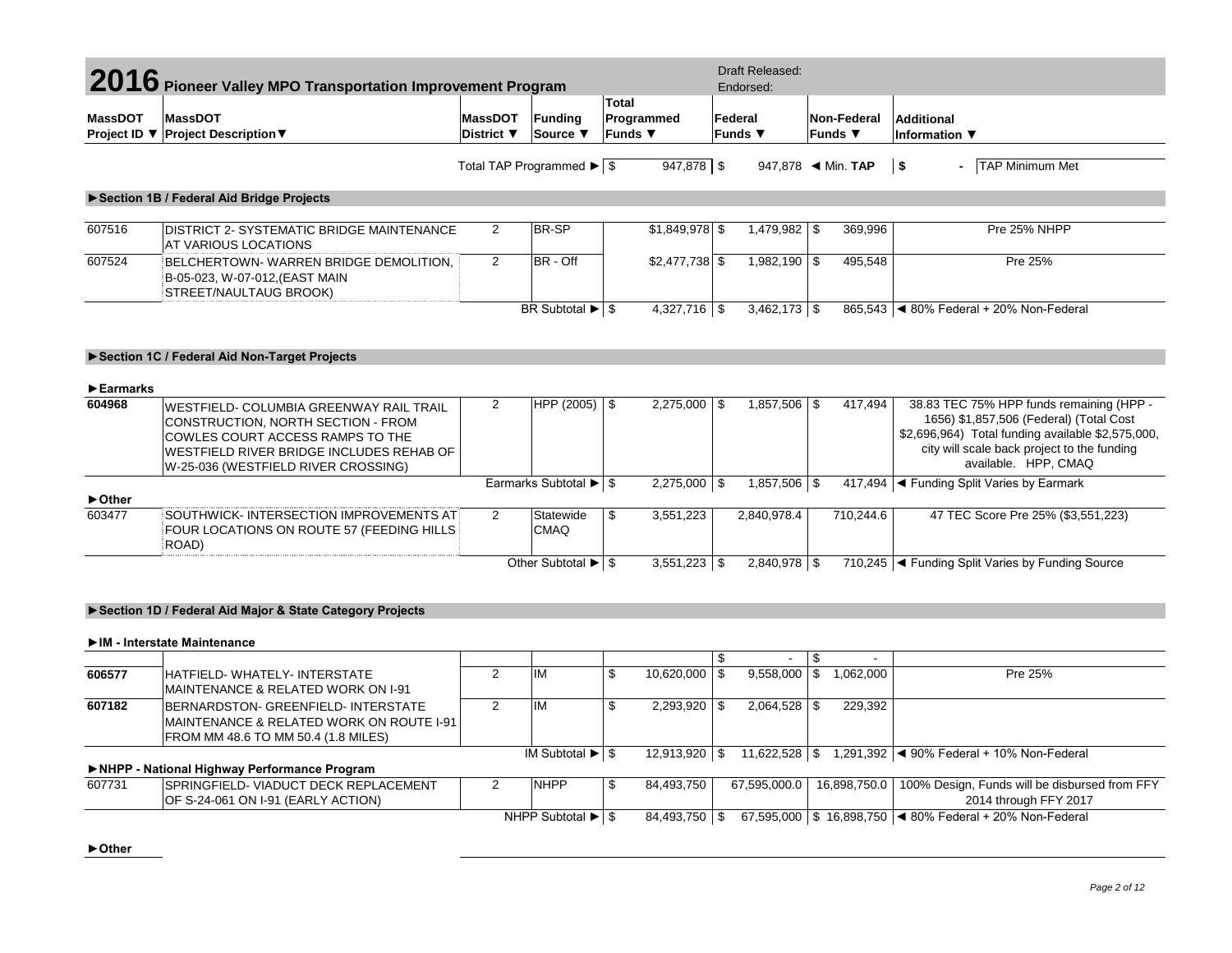|                | 2016 Pioneer Valley MPO Transportation Improvement Program                    |                   | Draft Released:                               |            |                  |                       |                                |                                                                             |  |
|----------------|-------------------------------------------------------------------------------|-------------------|-----------------------------------------------|------------|------------------|-----------------------|--------------------------------|-----------------------------------------------------------------------------|--|
|                |                                                                               |                   |                                               | Total      |                  | Endorsed:             |                                |                                                                             |  |
| <b>MassDOT</b> | <b>MassDOT</b>                                                                | <b>MassDOT</b>    | <b>Funding</b>                                | Programmed |                  | Federal               | Non-Federal                    | <b>Additional</b>                                                           |  |
| Project ID ▼   | <b>Project Description ▼</b>                                                  | District $\nabla$ | Source ▼                                      | Funds ▼    |                  | <b>Funds</b> ▼        | <b>Funds</b> ▼                 | Information ▼                                                               |  |
|                |                                                                               |                   |                                               |            |                  |                       |                                |                                                                             |  |
| 607036         | DISTRICT 2 - ADA RETROFITS AT VARIOUS<br>LOCATIONS                            | $\overline{c}$    | Other                                         | \$         | 740,000          | 592,000.0             | 148,000.0                      | STP-TE                                                                      |  |
| 607035         | DISTRICT 1 - ADA RETROFITS AT VARIOUS<br>LOCATIONS                            | $\overline{2}$    | Other                                         | \$         | 340,000          | 272,000.0             | 68,000.0                       | STP - TE                                                                    |  |
| 607453         | SOUTHAMPTON - SOUTHAMPTON SAFE ROUTES<br>TO SCHOOL - NORRIS ELEMENTARY SCHOOL | $\overline{2}$    | Statewide<br><b>TAP</b>                       |            | \$827,064        | \$661,651             | \$165,413                      | SW-TAP Moved from FY2015                                                    |  |
| 608136         | SOUTH HADLEY-ROUTE 116 STORMWATER<br><b>RETOFITS</b>                          | 2                 | Statewide<br><b>TE</b>                        | \$         | 169,400          | 135,520.0             | 33,880.0                       |                                                                             |  |
|                | Section 2A / Non-Federal Projects                                             |                   | Other Subtotal $\blacktriangleright$ \$       |            | $13,345,296$ \$  | 10,676,237 \$         |                                | 2,669,059 < Funding Split Varies by Funding Source                          |  |
|                |                                                                               |                   |                                               |            |                  |                       |                                |                                                                             |  |
|                | No Projects Programmed                                                        |                   |                                               | \$         |                  |                       | \$                             |                                                                             |  |
|                |                                                                               |                   | Non-Federal Projects Subtotal▶ \$             |            |                  |                       | $\overline{\mathsf{s}}$        | ◀100% Non-Federal                                                           |  |
|                | Section 2B / Non-Federal Bridge Projects                                      |                   |                                               |            |                  |                       |                                |                                                                             |  |
|                |                                                                               |                   |                                               |            |                  |                       |                                |                                                                             |  |
|                | No Projects Programmed                                                        |                   |                                               | \$         |                  |                       | \$<br>$\overline{\phantom{a}}$ |                                                                             |  |
|                |                                                                               |                   | Non-Federal Bridge Projects Subtotal > \$     |            |                  |                       | $\overline{\mathcal{S}}$       | ◀100% Non-Federal                                                           |  |
|                |                                                                               |                   |                                               |            |                  | <b>TIP Section 2:</b> | <b>Total of All</b>            |                                                                             |  |
|                | 2016 Pioneer Valley MPO TIP Summary                                           |                   |                                               |            | TIP Section 1: ▼ |                       | Projects $\blacktriangledown$  |                                                                             |  |
|                | YOE = Year of Expenditure (includes 4% per year inflation factor)             |                   | Total $\blacktriangleright$ \$                |            | 137,996,187 \$   |                       |                                | \$137,996,187   Total Spending in Region                                    |  |
|                |                                                                               |                   | Federal Funds $\blacktriangleright$ $\mid$ \$ |            | 111,725,848      |                       |                                | \$111,725,848 <total federal="" in="" region<="" spending="" td=""></total> |  |
|                |                                                                               |                   | Non-Federal Funds $\blacktriangleright$ \ \$  |            | $26,270,339$ \$  |                       |                                | \$ 26,270,339 < Total Non-Federal Spending in Region                        |  |

701 CMR 7.00 Use of Road Flaggers and Police Details on Public Works Projects / 701 CMR 7.00 (the Regulation) was promulgated and became law on October 3, 2008. Under this Regulation, the CMR is applicable to any Public wo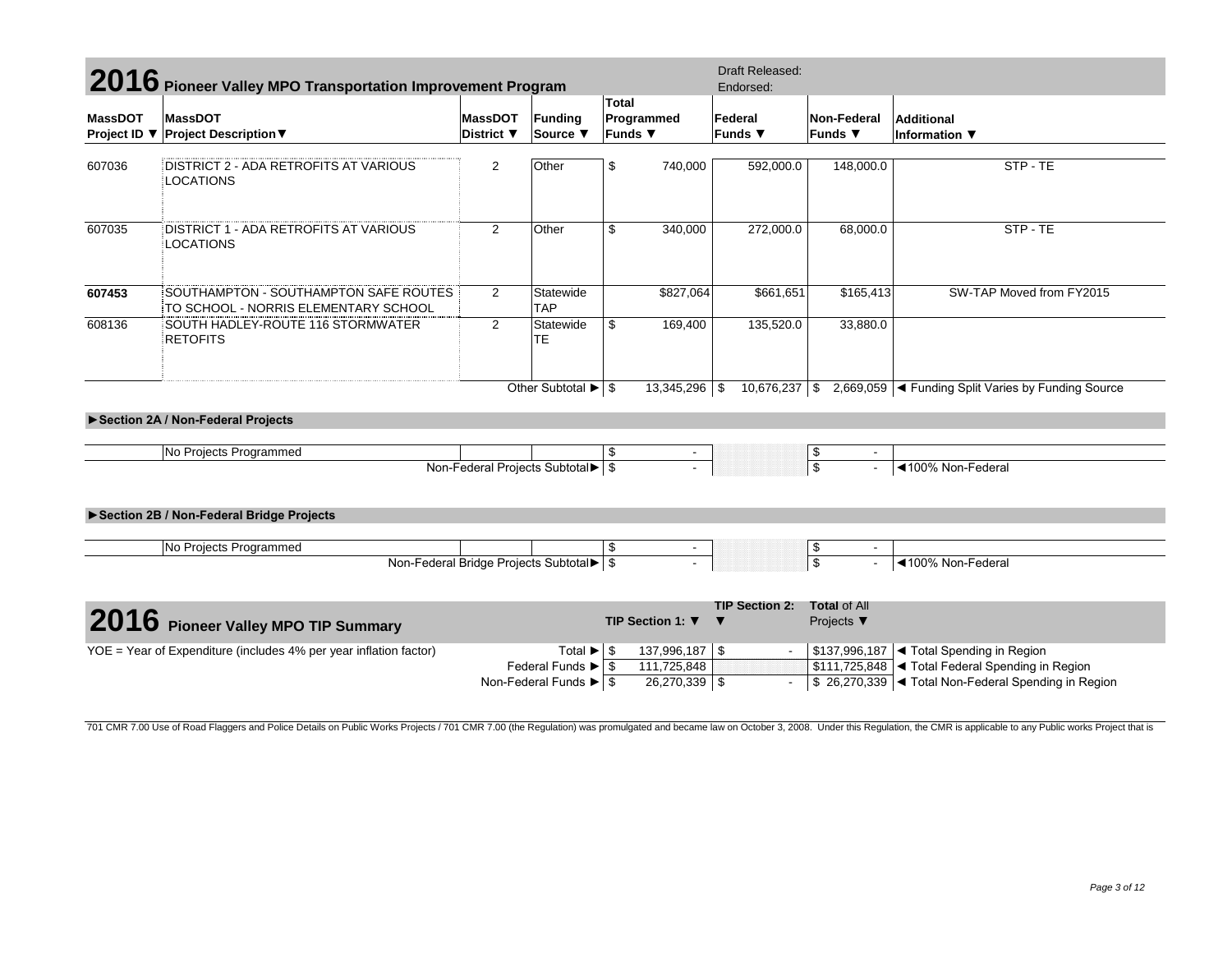| 2017           | <b>Pioneer Valley MPO Transportation Improvement Program</b>                                                                                           |                              |                                                         |                                            |                          |            | <b>Draft Released:</b><br>Endorsed:         |            |                                    |                                                                                  |
|----------------|--------------------------------------------------------------------------------------------------------------------------------------------------------|------------------------------|---------------------------------------------------------|--------------------------------------------|--------------------------|------------|---------------------------------------------|------------|------------------------------------|----------------------------------------------------------------------------------|
| <b>MassDOT</b> | <b>MassDOT</b><br>Project ID ▼ Project Description ▼                                                                                                   | <b>MassDOT</b><br>District ▼ | Funding<br>Source ▼                                     | <b>Total</b><br>Funds $\blacktriangledown$ | Programmed               |            | Federal<br>Funds $\Psi$                     |            | <b>Non-Federal</b><br>Funds $\Psi$ | <b>Additional</b><br>Information ▼                                               |
|                |                                                                                                                                                        |                              |                                                         |                                            |                          |            |                                             |            |                                    |                                                                                  |
|                | Section 1A / Federal Aid Target Projects                                                                                                               |                              |                                                         |                                            |                          |            |                                             |            |                                    |                                                                                  |
|                | STP - Surface Transportation Program                                                                                                                   |                              |                                                         |                                            |                          |            |                                             |            |                                    |                                                                                  |
| 605011         | LUDLOW- RECONSTRUCTION OF CENTER STREET<br>(ROUTE 21) - FROM 35' WEST OF BEACHSIDE DRIVE<br>WESTERLY TO GAS LINE BESIDE MTA OVERPASS<br>$(3,500$ FEET) | $\overline{2}$               | <b>STP</b>                                              | \$                                         | 4,918,051                | -\$        | 3,934,441                                   | \$         | 983,610                            | 40 TEC Score 25% (YOE \$4,918,051) STP                                           |
| 604033         | SOUTHWICK- RECONSTRUCTION CONGAMOND ROAD<br>(ROUTE 168) - FROM COLLEGE HIGHWAY & ENDS 250<br>FEET SHORT OF STATE LINE (1.2 MILES)                      | $\overline{2}$               | <b>STP</b>                                              | \$                                         | 4,980,256                | l \$       | $3,984,205$ \$                              |            | 996,051                            | 38 TEC Score 25% (YOE \$4,980,256) STP                                           |
| 180525         | NORTHAMPTON-RECONSTRUCTION OF DAMON ROAD,<br>FROM ROUTE 9 INTERSECTION TO ROUTE 5<br>INTERSECTION (1.1 MILES)                                          | $\overline{2}$               | <b>STP</b>                                              | \$                                         | 3,433,408                | l \$       | $2,746,726$ \$                              |            | 686,682                            | 61.5 TEC Score 25% (\$5,200,000) STP,<br>HSIP, CMAQ                              |
|                |                                                                                                                                                        |                              | STP Subtotal ▶ \$                                       |                                            | $13,331,715$ \$          |            | $10,665,372$ \$                             |            |                                    | 2,666,343 $\blacktriangleleft$ 80% Federal + 20% Non-Federal                     |
|                | HSIP - Highway Safety Improvement Program<br>AGAWAM- INTERSECTION IMPROVEMENTS AT ROUTE                                                                | $\overline{2}$               | <b>HSIP</b>                                             |                                            | $1,080,992$ \$           |            | 972,893 \$                                  |            | 108,099                            | 58.5 Pre 25% (YOE \$1,620,000) HSIP, CMAQ                                        |
| 604203         | 187 & ROUTE 57                                                                                                                                         |                              |                                                         | \$                                         |                          |            |                                             |            |                                    |                                                                                  |
|                |                                                                                                                                                        |                              | HSIP Subtotal ▶ \$                                      |                                            | $1,080,992$ \$           |            | 972,893 \$                                  |            |                                    | 108,099  ◀ Funding Split Varies by Project Specifications                        |
|                | ► CMAQ - Congestion Mitigation and Air Quality Improvement Program                                                                                     |                              |                                                         |                                            |                          |            |                                             |            |                                    |                                                                                  |
| 180525         | NORTHAMPTON-RECONSTRUCTION OF DAMON ROAD,<br>FROM ROUTE 9 INTERSECTION TO ROUTE 5<br>INTERSECTION (1.1 MILES)                                          | $\overline{2}$               | <b>CMAQ</b>                                             | \$                                         | 1,766,592                | $\vert$ \$ | $1,413,274$ \\$                             |            | 353,318                            | 61.5 TEC Score 25% (YOE \$5,200,000) STP,<br>HSIP, CMAQ                          |
| 604203         | AGAWAM-INTERSECTION IMPROVEMENTS AT ROUTE<br>187 & ROUTE 57                                                                                            | $\overline{2}$               | <b>CMAQ</b>                                             | \$                                         | $539,008$ \$             |            | $431,206$ \$                                |            | 107,802                            | 58.5 Pre 25% (YOE \$1,620,000) HSIP, CMAQ                                        |
| 606903         | HOLYOKE - IMPROVEMENTS TO LOWER WESTFIELD<br>ROAD ON I-91 (INTERCHANGE 15)                                                                             | $\overline{2}$               | <b>CMAQ</b>                                             | \$                                         | $1,072,500$ \$           |            | 858,000 \$                                  |            | 214,500                            | 37.5 Pre 25% (YOE \$1,072,500) CMAQ                                              |
|                |                                                                                                                                                        |                              | CMAQ Subtotal $\blacktriangleright$ \ \$                |                                            | $3,378,100$ \$           |            | $2,702,480$ \$                              |            |                                    | 675,620 $\blacktriangleleft$ 80% Federal + 20% Non-Federal                       |
|                | TAP - Transportation Alternative Program                                                                                                               |                              |                                                         |                                            |                          |            |                                             |            |                                    |                                                                                  |
|                |                                                                                                                                                        |                              |                                                         |                                            |                          |            |                                             |            |                                    |                                                                                  |
|                |                                                                                                                                                        |                              | TAP Subtotal ▶ \$                                       |                                            |                          | \$         | $\blacksquare$                              | $\sqrt{3}$ |                                    | ◀ Funding Split Varies by Project Specifications                                 |
|                | Section 1A / Fiscal Constraint Analysis                                                                                                                |                              |                                                         |                                            |                          |            |                                             |            |                                    |                                                                                  |
|                | Total Federal Aid Target Funds Programmed ▶ S                                                                                                          |                              |                                                         |                                            | 17,790,807               | <b>\$</b>  |                                             |            |                                    | 22,330,590 <total \$4,539,783="" available<="" funds="" target="" td=""></total> |
|                |                                                                                                                                                        |                              | Total STP Programmed ▶   \$                             |                                            |                          |            |                                             |            |                                    | $\frac{1}{2}$ 3,923,894 STP Available                                            |
|                |                                                                                                                                                        |                              | Total HSIP Programmed $\blacktriangleright$ $\sqrt{\$}$ |                                            | 1,080,992 \$             |            |                                             |            |                                    | <b>HSIP Minimum Met</b><br>\$                                                    |
|                |                                                                                                                                                        |                              | Total CMAQ Programmed $\blacktriangleright$ $\sqrt{\$}$ |                                            | 3,378,100                | $\sqrt{3}$ | 3,378,100 $\blacktriangleleft$ Min. CMAQ \$ |            |                                    | <b>CMAQ Minimum Met</b>                                                          |
|                |                                                                                                                                                        |                              | Total TAP Programmed $\blacktriangleright$ $\sqrt{\$}$  |                                            | $\overline{\phantom{a}}$ | \$         | 615,889 			 Min. TAP                        |            |                                    | 615,889 TAP Minimum Not Met<br>\$                                                |
|                | Section 1B / Federal Aid Bridge Projects                                                                                                               |                              |                                                         |                                            |                          |            |                                             |            |                                    |                                                                                  |
| 607528         | AMHERST- BRIDGE REPLACEMENT, A-08-008, MILL<br><b>STREET OVER MILL RIVER</b>                                                                           | $\overline{2}$               | BR - Off                                                |                                            | $$2,644,040$ \\$         |            | $2,115,232$ \$                              |            | 528,808                            | Pre 25%                                                                          |
| 607549         | CHESTERFIELD - IRELAND STREET OVER WEST<br><b>BRANCH OF WESTFIELD RIVER</b>                                                                            | $\mathbf{1}$                 | BR - Off                                                |                                            | $$3,649,520$ \$          |            | $2,919,616$ \$                              |            | 729,904                            | Page 4 of 12                                                                     |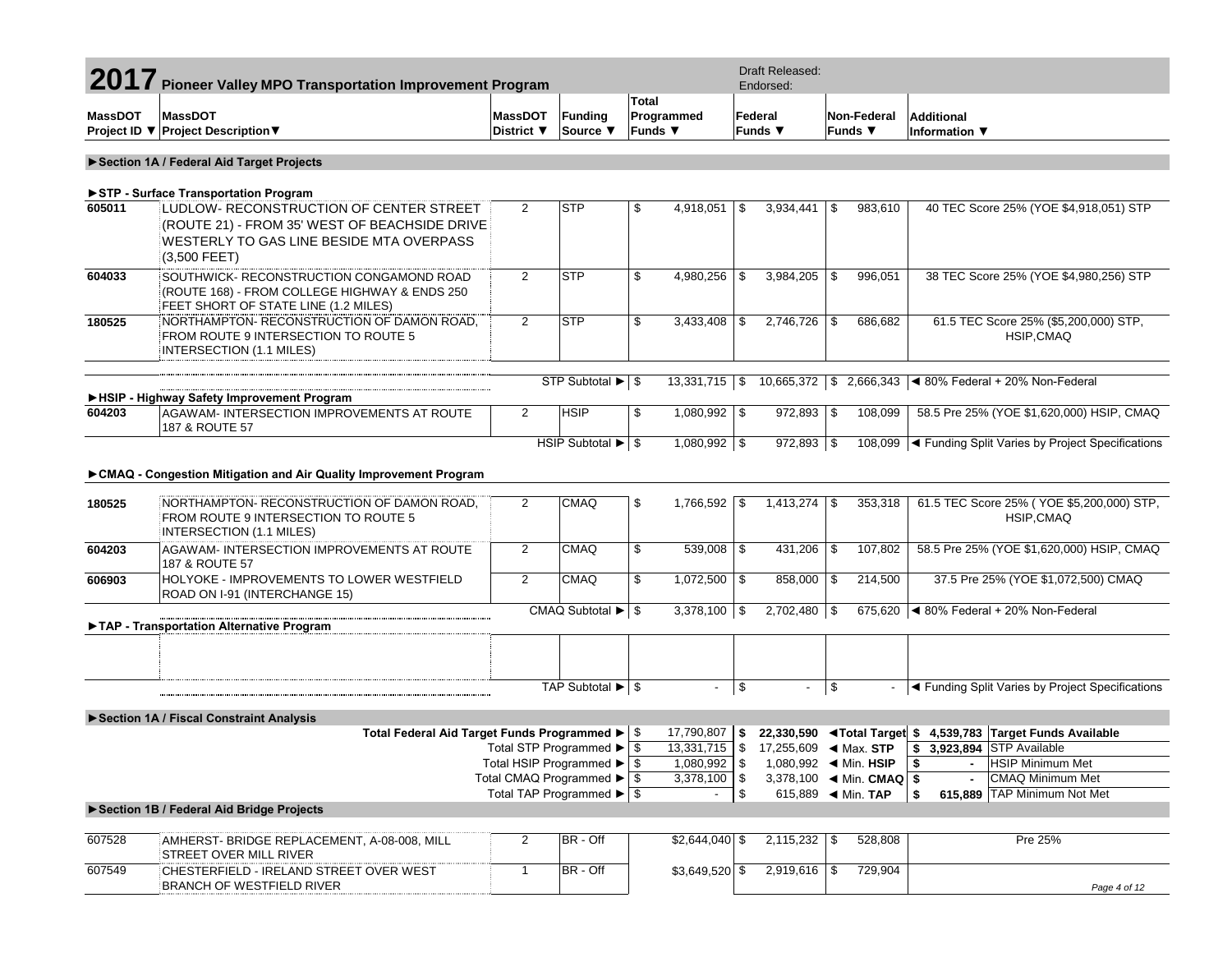| 2017 Pioneer Valley MPO Transportation Improvement Program |                                                                                                                                                                        |                              |                                                         |                                     | <b>Draft Released:</b><br>Endorsed:   |                                           |                                                                                      |
|------------------------------------------------------------|------------------------------------------------------------------------------------------------------------------------------------------------------------------------|------------------------------|---------------------------------------------------------|-------------------------------------|---------------------------------------|-------------------------------------------|--------------------------------------------------------------------------------------|
| <b>MassDOT</b>                                             | <b>MassDOT</b><br>Project ID ▼ Project Description ▼                                                                                                                   | <b>MassDOT</b><br>District ▼ | <b>Funding</b><br>Source ▼                              | Total<br>Programmed<br>Funds $\Psi$ | Federal<br>Funds $\blacktriangledown$ | Non-Federal<br>Funds ▼                    | <b>Additional</b><br>Information ▼                                                   |
| 605384                                                     | AGAWAM- WEST SPRINGFIELD- BRIDGE<br>RECONSTRUCTION, A-05-002=W-21-014, ROUTE 147<br>OVER THE WESTFIELD RIVER & INTERSECTION &<br>SIGNAL IMPROVEMENTS @ 3 LOCATIONS     | 2                            | BR - On                                                 |                                     |                                       | $$14,757,120$ \ \$1.805,696 \ \$2,951,424 | (NHPP)                                                                               |
| 607517                                                     | DISTRICT 2- SYSTEMATIC BRIDGE MAINTENANCE AT<br><b>VARIOUS LOCATIONS</b>                                                                                               | $\overline{2}$               | BR-SP                                                   | $$1,849,693$ \$                     | $1,479,754$ \$                        | 369,939                                   | (NHPP)                                                                               |
|                                                            |                                                                                                                                                                        |                              | BR Subtotal $\blacktriangleright$ $\mid$ \$             |                                     |                                       |                                           | 22,900,373 \$ 18,320,298 \$ 4,580,075 < 80% Federal + 20% Non-Federal                |
|                                                            | Section 1C / Federal Aid Non-Target Projects                                                                                                                           |                              |                                                         |                                     |                                       |                                           |                                                                                      |
| Earmarks                                                   |                                                                                                                                                                        |                              |                                                         |                                     |                                       |                                           |                                                                                      |
| 603449                                                     | COURT STREET & WESTERN AVENUE, FROM<br>LLEWELLYN DRIVE EASTERLY TO LLOYDS HILL ROAD<br>(PHASE I)                                                                       | $\overline{2}$               | HPP $(2005)$ \$                                         | 2,702,868                           | 2,162,294.4                           | 540,573.6                                 | 36 TEC Score, Pre 25% Design, HPP-4287<br>\$2,503,688 Total with Match               |
|                                                            |                                                                                                                                                                        |                              | Earmarks Subtotal ▶   \$                                | $2,702,868$ \$                      | $2,162,294$ \$                        |                                           | 540,574 < Funding Split Varies by Earmark                                            |
| ▶ Other                                                    |                                                                                                                                                                        |                              |                                                         |                                     |                                       |                                           |                                                                                      |
| 606450                                                     | HOLYOKE-TRAFFIC SIGNAL UPGRADES AT 15<br><b>INTERSECTIONS ALONG HIGH &amp; MAPLE STREETS</b>                                                                           | $\overline{2}$               | Statewide<br><b>CMAQ</b>                                | \$<br>1,564,867                     | 1,251,893.6                           | 312,973.4                                 | 36.5 TEC Score Pre 25% (\$1,564,867)                                                 |
|                                                            | 603783 CONSTRUCTION (CENTER DOWNTOWN SECTION),<br>FROM EAST SILVER STREET TO COWLES COURT,<br>INCLUDES W-25,014, W-25-015, W-25-016, W-25-017, W-25-<br>018 & W-25-019 | 2                            | Statewide<br><b>CMAQ</b>                                | \$<br>6,532,895                     | 5,226,316.0                           | 1,306,579.0                               | 36.6 TEC Score 75% Design<br>(\$6,532,895)                                           |
| 606555                                                     | NORTHAMPTON- ROUNDABOUT CONSTRUCTION AT<br>INTERSECTION ROUTES 5/10 (NORTH KING STREET) &<br><b>HATFIELD STREET</b>                                                    | $\overline{2}$               | Statewide<br>CMAQ                                       | \$2,989,892                         | \$2,391,914                           | \$597,978                                 | 42.5 TEC Score 25% (\$2,874,896)                                                     |
| 602911                                                     | CHICOPEE- CONNECTICUT RIVERWALK & BIKEWAY<br>CONSTRUCTION, FROM BOAT RAMP NEAR I-90 TO NASH<br>FIELD (2.5 MILES)                                                       | $\overline{2}$               | Statewide<br>CMAQ                                       | \$<br>3,902,850                     | 3,122,280.0                           | 780,570.0                                 | 27 TEC Score 25% (\$3,261,288)                                                       |
| 607736                                                     | CHICOPEE- SIGNAL & INTERSECTION IMPROVEMENTS<br>AT 11 INTERSECTIONS ALONG ROUTE 33 (MEMORIAL<br>DRIVE), FROM FULLER ROAD TO BRITTON STREET                             | $\overline{2}$               | Statewide<br><b>HSIP</b>                                | \$<br>$4,010,000$ \\$               | $3,208,000$ \\$                       | 802,000                                   | 38.5 TEC Score Pre 25% (YOE \$4,100,000)                                             |
|                                                            |                                                                                                                                                                        |                              | Other Subtotal $\blacktriangleright$ $\mid$ \$          |                                     |                                       |                                           | 19,000,504   \$ 15,200,403   \$ 3,800,101   < Funding Split Varies by Funding Source |
|                                                            | Section 1D / Federal Aid Major & State Category Projects                                                                                                               |                              |                                                         |                                     |                                       |                                           |                                                                                      |
|                                                            |                                                                                                                                                                        |                              |                                                         |                                     |                                       |                                           |                                                                                      |
| 607731                                                     | IM - Interstate Maintenance<br>SPRINGFIELD- VIADUCT DECK REPLACEMENT OF S-24-<br>061 ON I-91 (EARLY ACTION)                                                            | 2                            | <b>NHPP</b>                                             | \$<br>9,000,000                     | 7,200,000.0                           | 1,800,000.0                               | 100% Design, Funds will be disbursed from FFY<br>2014 through FFY 2017               |
|                                                            |                                                                                                                                                                        |                              | IM Subtotal $\blacktriangleright$ $\blacktriangleright$ | $9,000,000$ \\$                     |                                       | 7,200,000 \$ 1,800,000                    | ◀ 90% Federal + 10% Non-Federal                                                      |
| 607474                                                     | NHPP - National Highway Performance Program<br>GRANBY / SOUTH HADLEY - RESURFACING AND<br>RELATED WORK ON ROUTE 202                                                    | $\overline{2}$               | <b>NHPP</b>                                             | \$<br>1,712,794                     | 1,370,235.2                           | 342,558.8                                 | Pre 25% (\$1,712,794)                                                                |
| ► Other                                                    |                                                                                                                                                                        |                              | NHPP Subtotal $\blacktriangleright$ $\mid$ \$           | $1,712,794$ \\$                     | $1,370,235$ \$                        |                                           | 342,559 4 80% Federal + 20% Non-Federal                                              |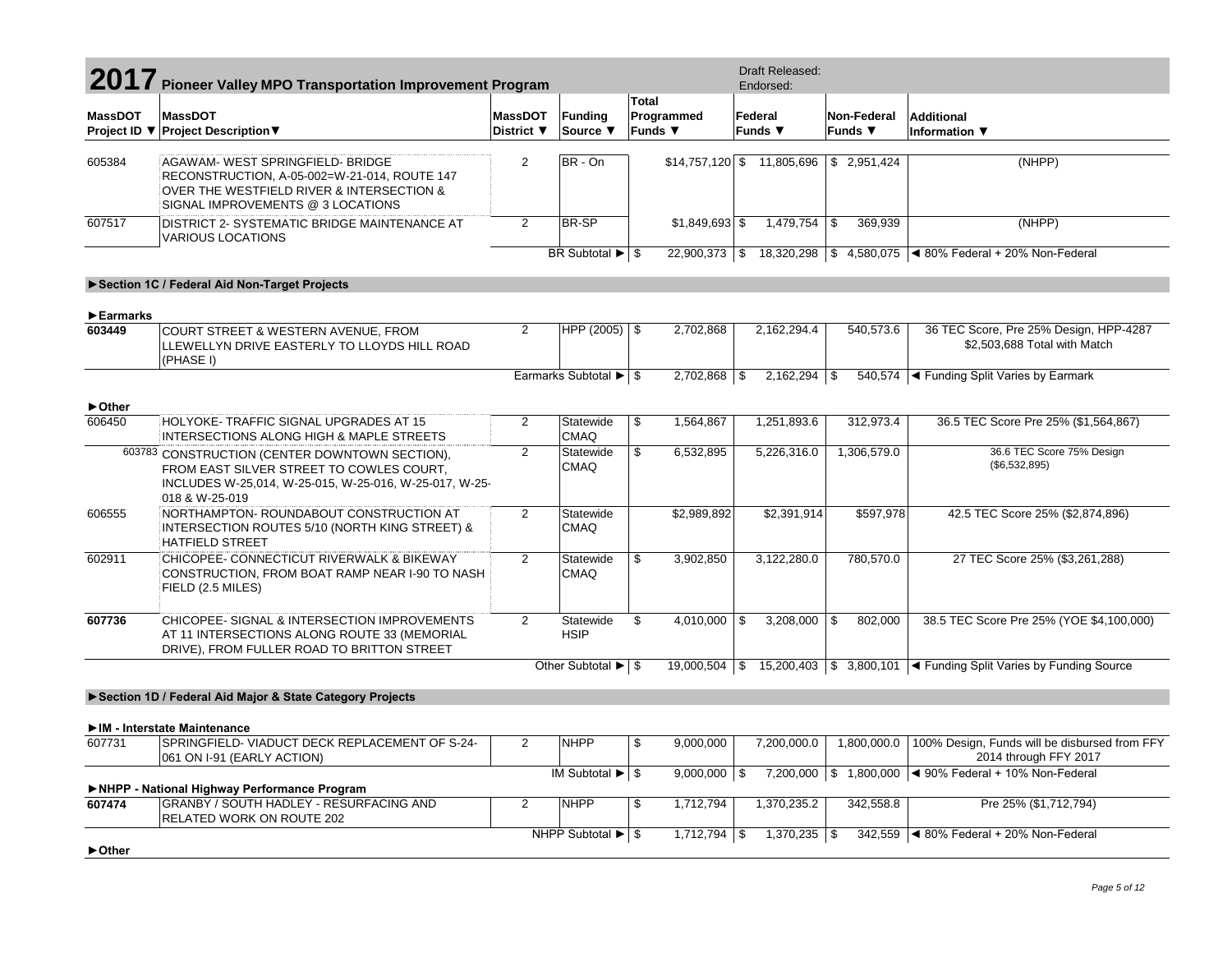|                | 2017 Pioneer Valley MPO Transportation Improvement Program                                                                   |                              |                                                   |                                       | Draft Released:<br>Endorsed: |                                                     |                                                      |
|----------------|------------------------------------------------------------------------------------------------------------------------------|------------------------------|---------------------------------------------------|---------------------------------------|------------------------------|-----------------------------------------------------|------------------------------------------------------|
| <b>MassDOT</b> | MassDOT<br>Project ID ▼ Project Description ▼                                                                                | <b>MassDOT</b><br>District ▼ | Funding<br>Source ▼                               | <b>Total</b><br>Programmed<br>Funds ▼ | Federal<br>Funds ▼           | Non-Federal<br>lFunds ▼                             | Additional<br>Information $\blacktriangledown$       |
| 608192         | AGAWAM-CHICOPEE-HOLYOKE-SPRINGFIELD-WEST<br>SPRINGFIELD - STORMWATER IMPROVEMENTS ALONG I-<br>91, I-291,, I-391, AND ROUTE 5 | $\overline{2}$               | STP-TE                                            | 1,872,000<br>\$                       | 1,497,600.0                  | 374,400.0                                           |                                                      |
|                |                                                                                                                              |                              | Other Subtotal $\blacktriangleright$ $\mid$ \$    | $1,872,000$ \ \$                      | 1,497,600 \$                 | 374,400                                             | ◀ Funding Split Varies by Funding Source             |
|                | Section 2A / Non-Federal Projects                                                                                            |                              |                                                   |                                       |                              |                                                     |                                                      |
|                | No Projects Programmed                                                                                                       |                              |                                                   | \$<br>$\overline{\phantom{a}}$        |                              | -\$<br>$\overline{\phantom{a}}$                     |                                                      |
|                |                                                                                                                              |                              | Non-Federal Projects Subtotal ► \$                |                                       |                              | $\overline{\mathbf{s}}$<br>$\overline{\phantom{0}}$ | ◀100% Non-Federal                                    |
|                | ▶ Section 2B / Non-Federal Bridge Projects                                                                                   |                              |                                                   |                                       |                              |                                                     |                                                      |
|                | No Projects Programmed                                                                                                       |                              |                                                   | \$<br>$\overline{\phantom{a}}$        |                              | \$<br>٠                                             |                                                      |
|                |                                                                                                                              |                              | Non-Federal Bridge Projects Subtotal > \$         |                                       |                              | $\overline{\mathcal{S}}$                            | ◀100% Non-Federal                                    |
|                |                                                                                                                              |                              |                                                   |                                       | <b>TIP Section 2:</b>        | <b>Total of All</b>                                 |                                                      |
|                | <b>Pioneer Valley MPO TIP Summary</b>                                                                                        |                              |                                                   | TIP Section 1: ▼                      |                              | Projects $\blacktriangledown$                       |                                                      |
|                |                                                                                                                              |                              | Total $\blacktriangleright$ $\mid$ \$             | 74,979,346 \$                         |                              | \$74,979,346                                        | ◀ Total Spending in Region                           |
|                |                                                                                                                              |                              | Federal Funds $\blacktriangleright$ $\mid$ \$     | 60,091,576                            |                              | \$60,091,576                                        | ◀ Total Federal Spending in Region                   |
|                |                                                                                                                              |                              | Non-Federal Funds $\blacktriangleright$ $\mid$ \$ | 14,887,770 \$                         |                              |                                                     | \$14,887,770  ◀ Total Non-Federal Spending in Region |

701 CMR 7.00 Use of Road Flaggers and Police Details on Public Works Projects / 701 CMR 7.00 (the Regulation) was promulgated and became law on October 3, 2008. Under this Regulation, the CMR is applicable to any Public wo performed within the limits of, or that impact traffic on, any Public Road. The Municipal Limitation referenced in this Regulation is applicable only to projects where the Municipality is the Awarding Authority. For all pr Commonwealth is the Awarding Authority. Therefore, all projects must be considered and implemented in accordance with 701 CMR 7.00, and the Road Flagger and Police Detail Guidelines. By placing a project on the TIP, the Mu 701 CMR 7.00 is applicable to its project and design and construction will be fully compliant with this Regulation. This information, and additional information relative to guidance and implementation of the Regulation can MassDOT Highway Division website: http://www.massdot.state.ma.us/Highway/flaggers/main.aspx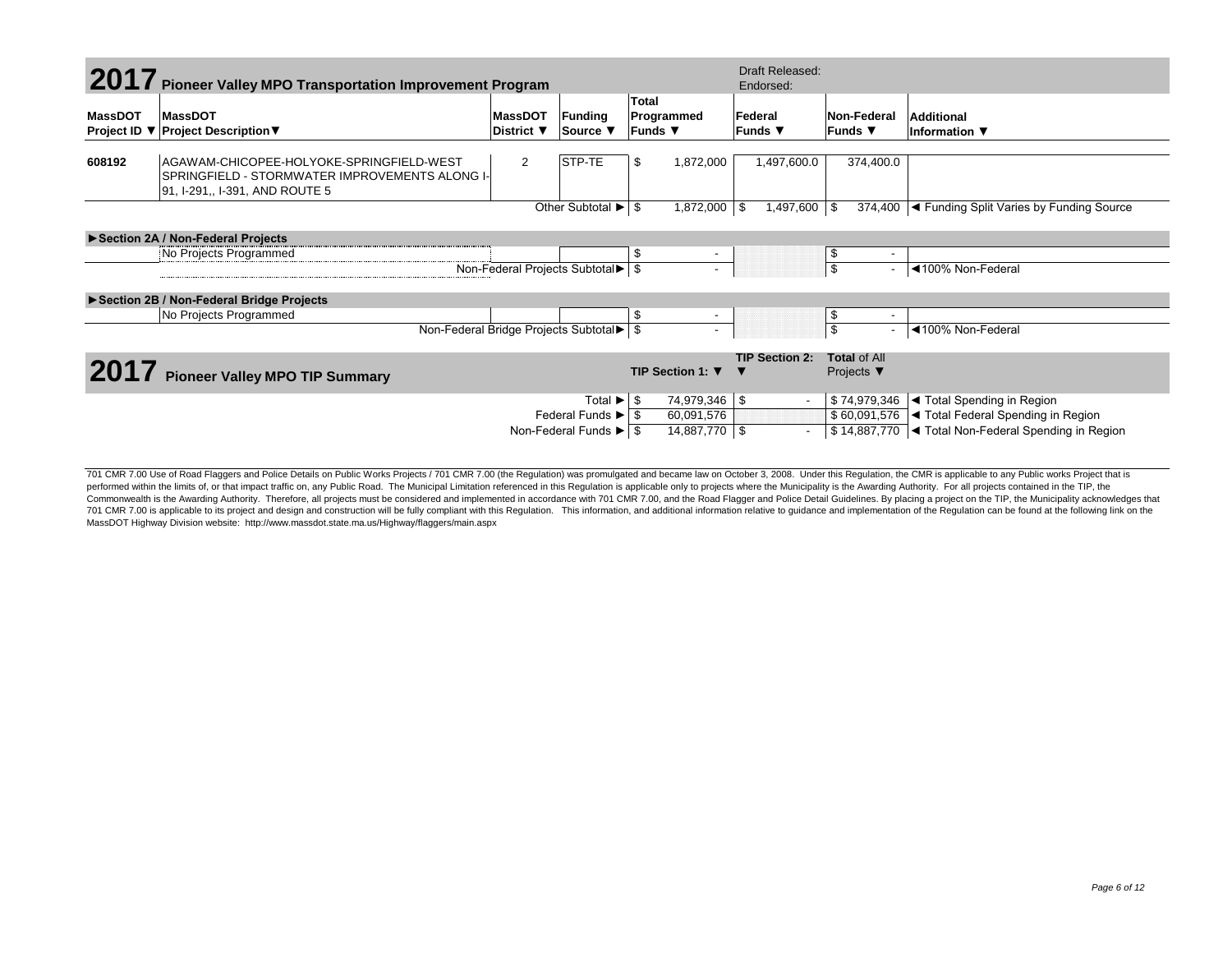|                | 2018 Pioneer Valley MPO Transportation Improvement Program                                                                                                                                        |                                                    |                                              |                                     | <b>Draft Released:</b><br>Endorsed: |                                    |                                       |                                               |            |                                                |                                                            |
|----------------|---------------------------------------------------------------------------------------------------------------------------------------------------------------------------------------------------|----------------------------------------------------|----------------------------------------------|-------------------------------------|-------------------------------------|------------------------------------|---------------------------------------|-----------------------------------------------|------------|------------------------------------------------|------------------------------------------------------------|
| <b>MassDOT</b> | <b>MassDOT</b><br>Project ID ▼ Project Description ▼                                                                                                                                              | <b>MassDOT</b><br>District ▼                       | Funding<br>Source ▼                          | Total<br>Funds $\blacktriangledown$ | Programmed                          |                                    | Federal<br>Funds $\blacktriangledown$ | Non-Federal<br>Funds ▼                        |            | Additional<br>Information $\blacktriangledown$ |                                                            |
|                | Section 1A / Federal Aid Target Projects<br>STP - Surface Transportation Program                                                                                                                  |                                                    |                                              |                                     |                                     |                                    |                                       |                                               |            |                                                |                                                            |
| 607502         | NORTHAMPTON - INTERSECTION IMPROVEMENTS<br>AT KING STREET, NORTH STREET & SUMMER<br>STREET AND AT KING STREET & FINN STREET                                                                       | $\overline{2}$                                     | <b>STP</b>                                   | \$                                  | $251,028$ \$                        |                                    | 200,822 \$                            | 50,206                                        |            |                                                | 57 TEC Score Pre 25% (YOE \$1,829,128)<br>CMAQ, STP        |
| 604738         | SOUTHAMPTON- RECONSTRUCTION OF<br>GLENDALE ROAD (PHASE II) FROM COLLEGE<br>HIGHWAY (RT 10) NORTHWESTERLY TO<br>POMEROY MEADOW RD (3,801 FEET)                                                     | $\overline{2}$                                     | <b>STP</b>                                   | \$                                  | $2,478,600$ \$                      |                                    | 1,982,880 \$                          | 495,720                                       |            |                                                | 18.8 TEC Score 75% (YOE \$2,478,600) STP                   |
| 604597         | NORTHAMPTON-I-91 INTERCHANGE 19<br><b>IMPROVEMENTS AT ROUTE 9 AND DAMON RD</b>                                                                                                                    | $\overline{2}$                                     | <b>STP</b>                                   | \$                                  | $2,983,119$ \$                      |                                    | $2,386,495$ \$                        | 596,624                                       |            |                                                | 61 TEC Score 25% (YOE \$6,720,000) STP,<br>CMAQ, HSIP, TAP |
| 604434         | CHICOPEE- RECONSTRUCTION & RELATED WORK<br>ON FULLER ROAD, FROM MEMORIAL DR (RTE 33)<br>TO SHAWINIGAN DR (2.0 MILES)                                                                              | $\overline{2}$                                     | <b>STP</b>                                   | \$                                  | $6,706,800$ \$                      |                                    | 5,365,440                             | $\frac{1}{2}$ 1,341,360                       |            |                                                | Pre 25% 47.6 TEC (YOE \$6,955,200) STP                     |
| 607430         | LONGMEADOW- RESURFACING & RELATED WORK<br>ON LONGMEADOW STREET (ROUTE 5), FROM THE<br>CT S.L. TO CONVERSE STREET (2.88 MILES)                                                                     | $\overline{2}$                                     | <b>STP</b>                                   | \$                                  | $2,390,407$ \$                      |                                    | $1,912,326$ \$                        | 478,081                                       |            |                                                | 34.4 TEC Score 75 % (YOE \$2,478,941) STP                  |
| 607256         | HOLYOKE- RESURFACING & RELATED WORK ON<br><b>HERITAGE STREET, FRONT STREET &amp; DWIGHT</b><br>STREET FROM MAPLE ST TO THE 1ST LEVEL<br>CANAL (.54 MILES)                                         | $\overline{2}$                                     | <b>STP</b>                                   | \$                                  | $3,104,024$ \$                      |                                    | $2,483,219$ \$                        | 620,805                                       |            |                                                | 39 TEC Score 25% (YOE \$3,104,024) STP                     |
|                |                                                                                                                                                                                                   |                                                    | STP Subtotal $\blacktriangleright$ $\mid$ \$ |                                     | $17,913,978$ \$                     |                                    | $14,331,182$ \$                       |                                               |            |                                                | 3,582,796 < 80% Federal + 20% Non-Federal                  |
| 604597         | HSIP - Highway Safety Improvement Program<br>NORTHAMPTON- I-91 INTERCHANGE 19<br><b>IMPROVEMENTS AT ROUTE 9 AND DAMON RD</b>                                                                      |                                                    |                                              | \$                                  | $1,080,992$ \$                      |                                    | $972,893$ \$                          | 108,099                                       |            |                                                | 61 TEC Score 25% (YOE \$6,720,000) STP,<br>CMAQ, HSIP, TAP |
|                |                                                                                                                                                                                                   |                                                    | HSIP Subtotal $\blacktriangleright$ \ \\$    |                                     | $1,080,992$ \$                      |                                    | $972,893$ \$                          |                                               |            |                                                | 108,099  ◀ Funding Split Varies by Project Specifications  |
| 607502         | ► CMAQ - Congestion Mitigation and Air Quality Improvement Program<br>NORTHAMPTON - INTERSECTION IMPROVEMENTS<br>AT KING STREET, NORTH STREET & SUMMER<br>STREET AND AT KING STREET & FINN STREET | $\overline{2}$                                     | <b>CMAQ</b>                                  | \$                                  | $1,512,774$ \$                      |                                    | $1,210,219$ \$                        | 302,555                                       |            |                                                | 57 TEC Score Pre 25% (YOE \$1,829,128)<br>CMAQ, STP        |
| 604597         | NORTHAMPTON-1-91 INTERCHANGE 19<br><b>IMPROVEMENTS AT ROUTE 9 AND DAMON RD</b>                                                                                                                    |                                                    | <b>CMAQ</b>                                  | \$                                  | $1,800,000$ \$                      |                                    | $1,440,000$ \\$                       | 360,000                                       |            |                                                | 61 TEC Score 25% (YOE \$6,720,000) STP,<br>CMAQ, HSIP, TAP |
|                |                                                                                                                                                                                                   |                                                    | CMAQ Subtotal ▶                              | -\$                                 | $3,312,774$ \$                      |                                    | $2,650,219$ \$                        | 662,555                                       |            |                                                | ◀ 80% Federal + 20% Non-Federal                            |
| 604597         | TAP - Transportation Alternative Program<br>NORTHAMPTON-1-91 INTERCHANGE 19<br>IMPROVEMENTS AT ROUTE 9 AND DAMON RD                                                                               |                                                    | <b>TAP</b>                                   | \$                                  | $615,889$ \$                        |                                    | $492,711$ \$                          | 123,178                                       |            |                                                | 61 TEC Score 25% (YOE \$6,720,000) STP,<br>CMAQ, HSIP, TAP |
|                |                                                                                                                                                                                                   |                                                    | TAP Subtotal ▶ \$                            |                                     | $615,889$ \$                        |                                    | $492,711$ \$                          |                                               |            |                                                | 123,178  ◀ Funding Split Varies by Project Specifications  |
|                | Section 1A / Fiscal Constraint Analysis                                                                                                                                                           |                                                    |                                              |                                     |                                     |                                    |                                       |                                               |            |                                                |                                                            |
|                | Total Federal Aid Target Funds Programmed ▶ \$                                                                                                                                                    |                                                    |                                              | 22,923,633 \$                       |                                     | 23,303,483 <b>◀Total Target</b> \$ |                                       |                                               |            | 379,850 Target Funds Available                 |                                                            |
|                |                                                                                                                                                                                                   | Total STP Programmed ▶                             |                                              | \$                                  | 17,913,978                          | $\sqrt{3}$                         |                                       |                                               | 1\$        |                                                | 314,524 STP Available                                      |
|                |                                                                                                                                                                                                   | Total HSIP Programmed ▶<br>Total CMAQ Programmed ▶ |                                              | \$                                  | $1,080,992$ \$<br>$3,312,774$ \$    |                                    |                                       | 3,378,100 $\blacktriangleleft$ Min. CMAQ   \$ | $\sqrt{2}$ | $\blacksquare$                                 | <b>HSIP Minimum Met</b><br>65,326 CMAQ Minimum Not Met     |
|                |                                                                                                                                                                                                   | Total TAP Programmed ▶ \$                          |                                              | -\$                                 | 615,889 \$                          |                                    |                                       | 615,889 		 Min. TAP                           | $\sqrt{ }$ |                                                | <b>TAP Minimum Met</b>                                     |
|                |                                                                                                                                                                                                   |                                                    |                                              |                                     |                                     |                                    |                                       |                                               |            |                                                |                                                            |

*Page 7 of 12*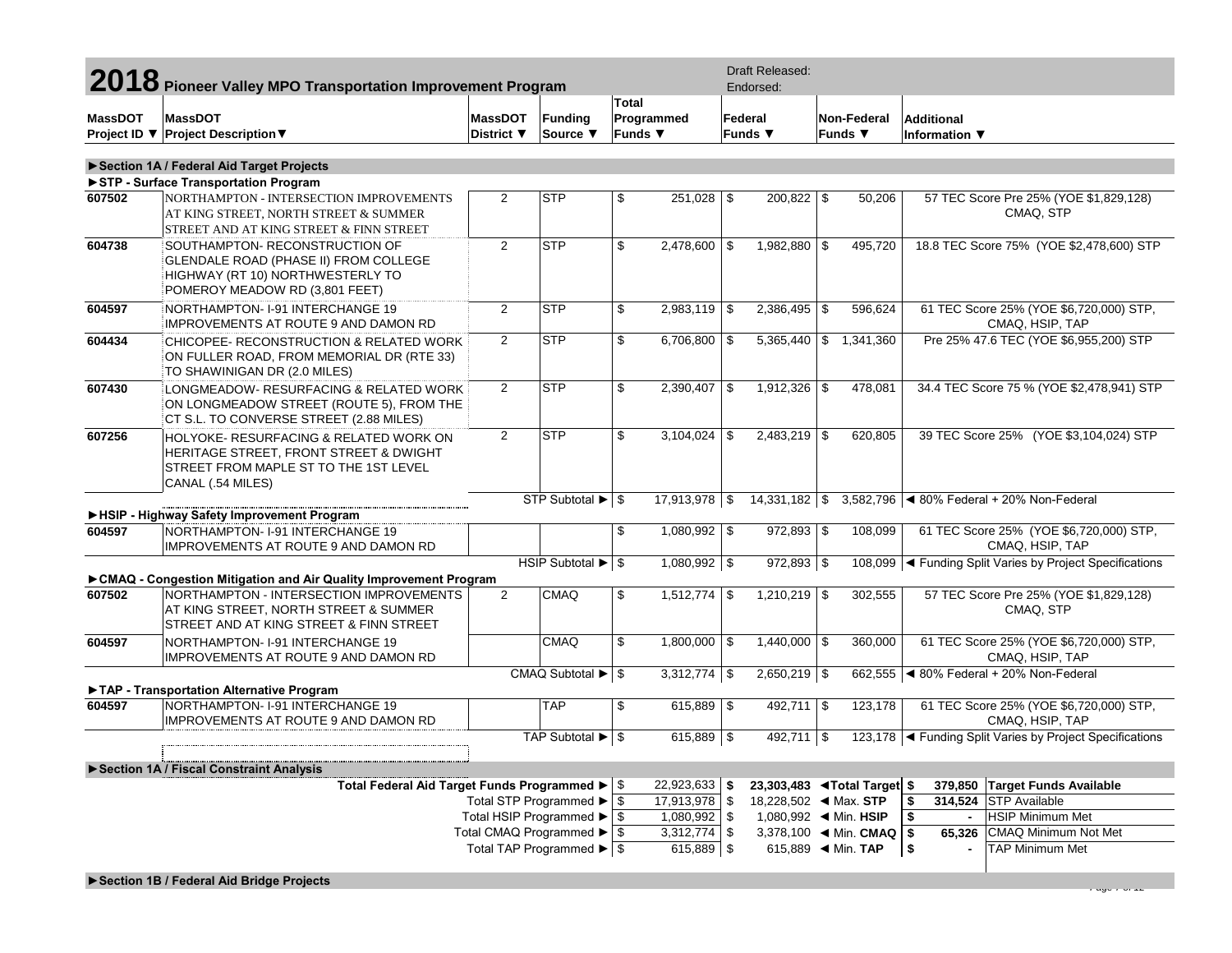| 2018 Pioneer Valley MPO Transportation Improvement Program |                                                                                                                                 |                              |                                               |                                                          | <b>Draft Released:</b><br>Endorsed: |                                |                           |                  |                          |                                                                             |
|------------------------------------------------------------|---------------------------------------------------------------------------------------------------------------------------------|------------------------------|-----------------------------------------------|----------------------------------------------------------|-------------------------------------|--------------------------------|---------------------------|------------------|--------------------------|-----------------------------------------------------------------------------|
| <b>MassDOT</b><br>Project ID ▼                             | <b>MassDOT</b><br><b>Project Description ▼</b>                                                                                  | <b>MassDOT</b><br>District ▼ | Funding<br>Source ▼                           | <b>Total</b><br>Programmed<br>Funds $\blacktriangledown$ |                                     |                                | Federal<br><b>Funds</b> ▼ |                  | Non-Federal<br>Funds ▼   | <b>Additional</b><br>Information ▼                                          |
|                                                            |                                                                                                                                 |                              |                                               |                                                          |                                     |                                |                           |                  |                          |                                                                             |
| 607939                                                     | CUMMINGTON- BRIDGE MAINTENANCE, C-21-025,<br>ROUTE 9 OVER THE WESTFIELD RIVER                                                   | $\mathbf{1}$                 | BR-SP                                         | \$                                                       | $300,000$ \$                        |                                | $240,000$ \$              |                  | 60,000                   |                                                                             |
| 607959                                                     | District 2 - Systematic Bridge Maintenance at Various<br>Locations                                                              | 2                            | BR-SP                                         | \$                                                       | $1,624,800$ \ \$                    |                                | $1,299,840$ \$            |                  | 324,960                  |                                                                             |
|                                                            |                                                                                                                                 |                              | BR Subtotal $\blacktriangleright$ $\mid$ \$   |                                                          | 1,924,800 \$                        |                                | $1,539,840$ \$            |                  |                          | 384,960   4 80% Federal + 20% Non-Federal                                   |
|                                                            | Section 1C / Federal Aid Non-Target Projects                                                                                    |                              |                                               |                                                          |                                     |                                |                           |                  |                          |                                                                             |
| $\blacktriangleright$ Earmarks                             |                                                                                                                                 |                              |                                               |                                                          |                                     |                                |                           |                  |                          |                                                                             |
|                                                            |                                                                                                                                 |                              |                                               |                                                          |                                     |                                |                           |                  |                          |                                                                             |
|                                                            | No Projects Programmed                                                                                                          |                              | Earmarks Subtotal > \$                        | \$                                                       | $\sim$<br>$\omega$                  | \$<br>$\overline{\mathcal{L}}$ | $\sim$<br>$\blacksquare$  | \$<br>$\sqrt{2}$ | $\sim$<br>$\blacksquare$ | ◀ Funding Split Varies by Earmark                                           |
| ► Other                                                    |                                                                                                                                 |                              |                                               |                                                          |                                     |                                |                           |                  |                          |                                                                             |
| 607589                                                     | CONSTRUCTION (UNDER PAN-AM RAILROAD),<br>BETWEEN PLAINFIELD STREET AND BIRNIE<br><b>AVENUE</b>                                  | 2                            | Statewide<br><b>CMAQ</b>                      |                                                          | \$4,326,400                         |                                | 3,461,120.0               |                  | 865,280.0                |                                                                             |
| 602912                                                     | CHICOPEE- CHICOPEE RIVER RIVERWALK MULTI-<br>USE PATH CONSTRUCTION, FROM GRAPE STREET<br>TO FRONT STREET (NEAR ELLERTON STREET) | 2                            | Statewide<br><b>CMAQ</b>                      | \$                                                       | 3,947,840                           |                                | 3,158,272.0               |                  | 789,568.0                | 5.02 TEC Score Pre 25% (\$2,273,911)                                        |
|                                                            |                                                                                                                                 |                              | Other Subtotal $\blacktriangleright$ \$       |                                                          | $8,274,240$ \$                      |                                |                           |                  |                          | 6,619,392 $\mid$ \$ 1,654,848 $\mid$ Funding Split Varies by Funding Source |
|                                                            | Section 1D / Federal Aid Major & State Category Projects                                                                        |                              |                                               |                                                          |                                     |                                |                           |                  |                          |                                                                             |
|                                                            | IM - Interstate Maintenance                                                                                                     |                              |                                               |                                                          |                                     |                                |                           |                  |                          |                                                                             |
|                                                            |                                                                                                                                 |                              | IM Subtotal > 1                               |                                                          | $\blacksquare$                      | $\sqrt[6]{\frac{1}{2}}$        | $\blacksquare$            | \$               |                          | ◀ 90% Federal + 10% Non-Federal                                             |
|                                                            | NHPP - National Highway Performance Program                                                                                     |                              |                                               |                                                          |                                     |                                |                           |                  |                          |                                                                             |
| 607560                                                     | CHICOPEE - HOLYOKE - INTERSTATE<br>MAINENANCE AND RELATED WORK ON I-391                                                         | $\overline{2}$               | <b>NHPP</b>                                   | \$                                                       | 11,989,555                          |                                | 10,790,599.5              |                  | 1,198,955.5              | IM                                                                          |
| 608207                                                     | LONGMEADOW - SPRINGFIELD - RESURFACING<br>AND RELATED WORK ON I-91                                                              | 2                            | <b>NHPP</b>                                   | \$                                                       | 13,763,520                          |                                | 12,387,168.0              |                  | 1,376,352.0              | IM                                                                          |
| 607474                                                     | GRANBY / SOUTH HADLEY - RESURFACING AND<br>RELATED WORK ON ROUTE 202                                                            | 2                            | <b>NHPP</b>                                   | \$                                                       | 1,988,054                           |                                | 1,590,443.2               |                  | 397,610.8                | Pre 25% (\$1,712,794) nhs                                                   |
| ▶ Other                                                    |                                                                                                                                 |                              | NHPP Subtotal $\blacktriangleright$ $\mid$ \$ |                                                          | $25,753,075$ \$                     |                                |                           |                  |                          | 2,575,308  ◀ 80% Federal + 20% Non-Federal                                  |
| 607560                                                     | CHICOPEE - HOLYOKE - INTERSTATE<br>MAINENANCE AND RELATED WORK ON I-391<br>(STORMWATER PROGRAM)                                 | 2                            | STPE-TE                                       | \$                                                       | 972,000                             |                                | 874,800.0                 |                  | 97,200.0                 | IM                                                                          |
|                                                            |                                                                                                                                 |                              | Other Subtotal $\blacktriangleright$ \$       |                                                          | 66,688,284 \$                       |                                | $58,598,442$ \\$          |                  |                          | 8,089,842  ◀ Funding Split Varies by Funding Source                         |
|                                                            | Section 2A / Non-Federal Projects                                                                                               |                              |                                               |                                                          |                                     |                                |                           |                  |                          |                                                                             |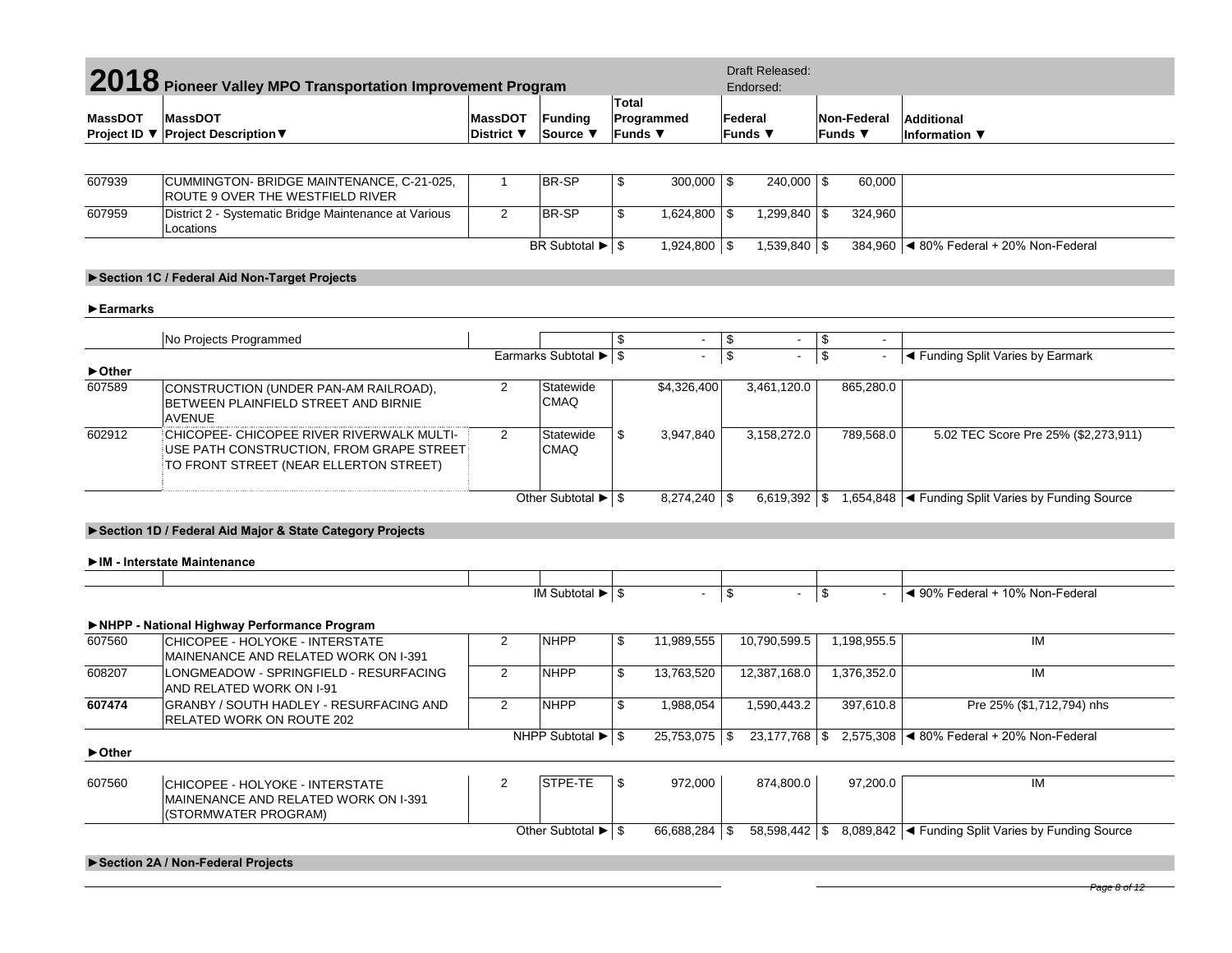|         |                                                            |                   |                                                              | Draft Released:                     |                            |                                                      |                                                              |  |  |
|---------|------------------------------------------------------------|-------------------|--------------------------------------------------------------|-------------------------------------|----------------------------|------------------------------------------------------|--------------------------------------------------------------|--|--|
|         | 2018 Pioneer Valley MPO Transportation Improvement Program |                   |                                                              |                                     | Endorsed:                  |                                                      |                                                              |  |  |
| MassDOT | <b>MassDOT</b>                                             | <b>MassDOT</b>    | Funding                                                      | <b>Total</b><br>Programmed          | Federal                    | Non-Federal                                          | Additional                                                   |  |  |
|         | Project ID ▼ Project Description ▼                         | <b>District</b> ▼ | Source ▼                                                     | Funds $\blacktriangledown$          | Funds $\blacktriangledown$ | Funds $\blacktriangledown$                           | Information $\blacktriangledown$                             |  |  |
|         | No Projects Programmed                                     |                   |                                                              | \$<br>$\overline{\phantom{0}}$      |                            | S                                                    |                                                              |  |  |
|         |                                                            |                   | Non-Federal Projects Subtotal▶ \$                            | $\overline{\phantom{a}}$            |                            | \$                                                   | ◀100% Non-Federal                                            |  |  |
|         | Section 2B / Non-Federal Bridge Projects                   |                   |                                                              |                                     |                            |                                                      |                                                              |  |  |
|         | No Projects Programmed                                     |                   |                                                              | \$<br>٠                             |                            |                                                      |                                                              |  |  |
|         |                                                            |                   | Non-Federal Bridge Projects Subtotal > \$                    | $\overline{\phantom{a}}$            |                            | \$                                                   | ◀100% Non-Federal                                            |  |  |
|         | 2018 Pioneer Valley MPO TIP Summary                        |                   |                                                              | TIP Section 1: $\blacktriangledown$ | <b>TIP Section 2:</b>      | <b>Total of All</b><br>Projects $\blacktriangledown$ |                                                              |  |  |
|         |                                                            |                   | Total $\blacktriangleright$ $\mid$ \$                        | $125,564,032$ \$                    |                            |                                                      | $$125,564,032$ $\blacktriangleleft$ Total Spending in Region |  |  |
|         |                                                            |                   | Federal Funds $\blacktriangleright$ $\blacktriangleright$ \$ | 108,382,447                         |                            |                                                      | \$108,382,447   Total Federal Spending in Region             |  |  |
|         |                                                            |                   | Non-Federal Funds $\blacktriangleright$ $\mid$ \$            | $17,181,585$ \ \$                   |                            |                                                      | \$17,181,585   Total Non-Federal Spending in Region          |  |  |

701 CMR 7.00 Use of Road Flaggers and Police Details on Public Works Projects / 701 CMR 7.00 (the Regulation) was promulgated and became law on October 3, 2008. Under this Regulation, the CMR is applicable to any Public wo performed within the limits of, or that impact traffic on, any Public Road. The Municipal Limitation referenced in this Regulation is applicable only to projects where the Municipality is the Awarding Authority. For all pr Commonwealth is the Awarding Authority. Therefore, all projects must be considered and implemented in accordance with 701 CMR 7.00, and the Road Flagger and Police Detail Guidelines. By placing a project on the TIP, the Mu that 701 CMR 7.00 is applicable to its project and design and construction will be fully compliant with this Regulation. This information, and additional information relative to guidance and implementation of the Regulatio the MassDOT Highway Division website: http://www.massdot.state.ma.us/Highway/flaggers/main.aspx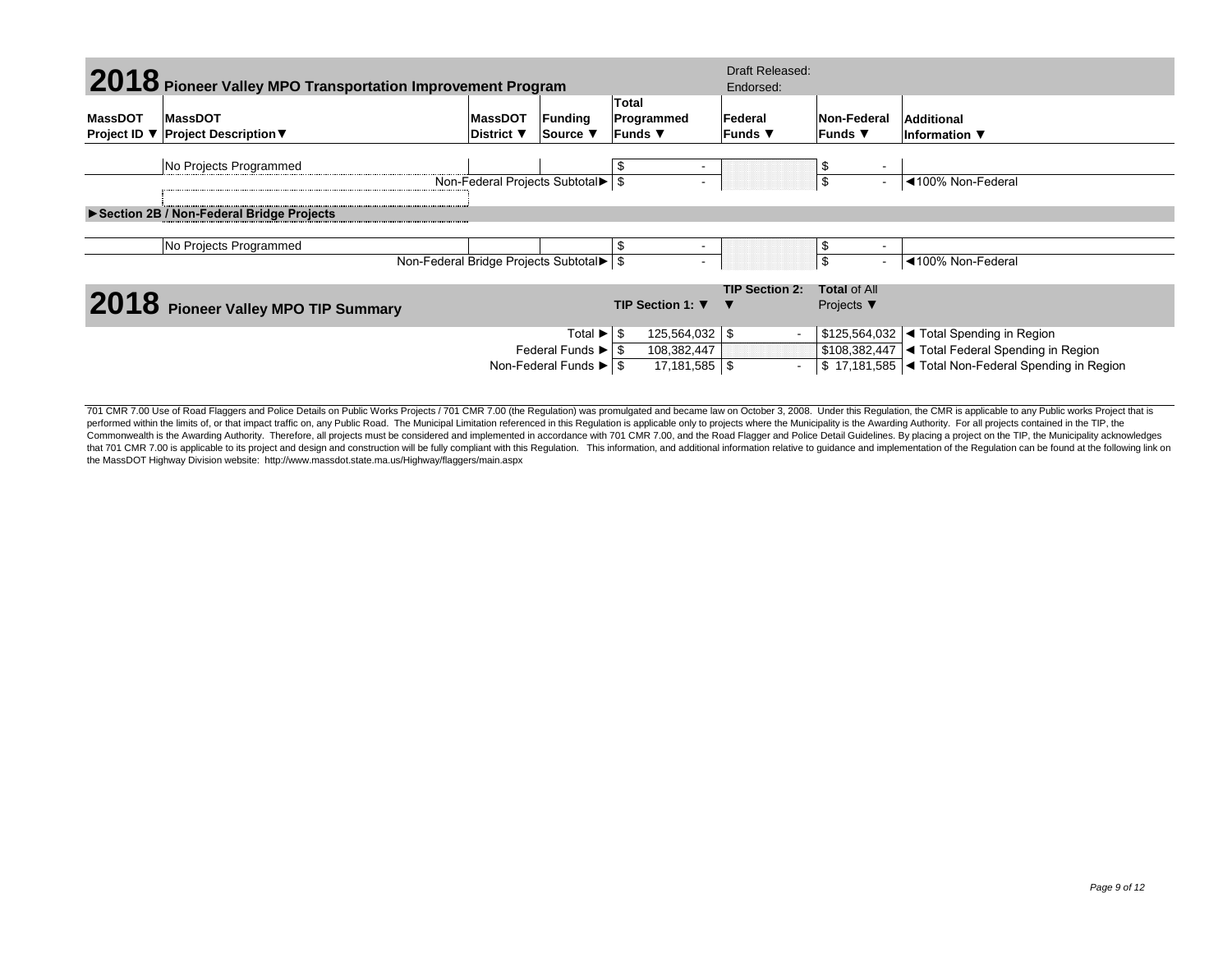|                | 2019 Pioneer Valley MPO Transportation Improvement Program                                                                                                                                                    |                              |                                               |                         | Draft Released:<br>Endorsed: |     |                    |                               |                         |                                                                                         |
|----------------|---------------------------------------------------------------------------------------------------------------------------------------------------------------------------------------------------------------|------------------------------|-----------------------------------------------|-------------------------|------------------------------|-----|--------------------|-------------------------------|-------------------------|-----------------------------------------------------------------------------------------|
| <b>MassDOT</b> | <b>MassDOT</b><br>Project ID ▼ Project Description ▼                                                                                                                                                          | <b>MassDOT</b><br>District ▼ | <b>Funding</b><br>Source ▼                    | <b>Total</b><br>Funds ▼ | Programmed                   |     | Federal<br>Funds ▼ | Non-Federal<br><b>Funds ▼</b> |                         | <b>Additional</b><br>Information ▼                                                      |
|                | Section 1A / Federal Aid Target Projects                                                                                                                                                                      |                              |                                               |                         |                              |     |                    |                               |                         |                                                                                         |
|                | STP - Surface Transportation Program                                                                                                                                                                          |                              |                                               |                         |                              |     |                    |                               |                         |                                                                                         |
| 600513         | AGAWAM- RECONSTRUCTION OF ROUTE 187<br>FROM 425 FT. SOUTH OF S. WESTFIELD STREET<br>TO ROUTE 57 (0.3 MILES - PHASE I)                                                                                         | $\overline{2}$               | <b>STP</b>                                    | \$                      | $1,744,960$ \$               |     | $1,395,968$ \$     |                               | 348.992                 | 22.5 TEC Score PRE 25% (YOE \$1,744,960)<br><b>STP</b>                                  |
| 607987         | WARE- INTERSECTION IMPROVEMENTS @ MAIN<br>STREET, WEST STREET, NORTH STREET, SOUTH<br><b>STREET &amp; CHURCH STREET</b>                                                                                       | $\overline{2}$               | <b>STP</b>                                    | \$                      | $1,730,969$ \$               |     | $1,384,775$ \$     |                               | 346,194                 | 46 TEC Score Pre 25% (YOE \$2,184,000)<br>STP, TAP                                      |
| 607773         | <b>WESTFIELD-IMPROVEMENTS &amp; RELATED WORK</b><br>ON ROUTE 20, COURT STEET & WESTERN<br>AVENUE, LLOYDS HILL ROAD TO HIGH<br>STREET/MILL STREET INTERSECTION (PHASE II)                                      | $\mathbf{2}^{\prime}$        | <b>STP</b>                                    | \$                      | $5,698,486$ \$               |     | 4,558,789          |                               | $\frac{1}{5}$ 1,139,697 | 38.5 TEC Score 25% (YOE 5,698,486) STP,<br>(HPP will be used for Phase I (\$2,500,000)) |
| 604209         | HOLYOKE- WEST SPRINGFIELD- REHABILITATION<br>OF ROUTE 5 (RIVERDALE ROAD), FROM I-91<br>(INTERCHANGE 13) TO MAIN STREET IN HOLYOKE<br>& FROM ELM STREET TO NORTH ELM STREET IN<br>WEST SPRINGFIELD (3.2 MILES) | $\overline{2}$               | <b>STP</b>                                    | \$                      | $3,225,600$ \$               |     | $2,580,480$ \$     |                               | 645,120                 | 47 TEC Score Pre 25% (YOE \$3,225,600) STP                                              |
| 608084         | AMHERST- IMPROVEMENTS & RELATED WORK ON<br>ROUTES 9 & 116, FROM UNIVERSITY DRIVE TO<br>SOUTH PLEASANT STREET (0.8 MILES)                                                                                      | $\overline{2}$               | <b>STP</b>                                    | \$                      | 1,406,339                    | -\$ | 1,125,071          | <b>S</b>                      | 281,268                 | 46.5 TEC Score Pre 25% (YOE \$1,406,339)<br><b>STP</b>                                  |
|                | HSIP - Highway Safety Improvement Program                                                                                                                                                                     |                              | STP Subtotal $\blacktriangleright$ $\mid$ \$  |                         | $13,806,354$ \$              |     | 11,045,083 \$      |                               |                         | 2,761,271 $\blacktriangleleft$ 80% Federal + 20% Non-Federal                            |
| 606156         | HOLYOKE- RECONSTRUCTION OF I-91<br><b>INTERCHANGE 17 &amp; ROUTE 141</b>                                                                                                                                      | $\overline{2}$               | <b>STP</b>                                    | \$                      | $1,080,992$ \$               |     | $864,794$ \$       |                               | 216,198                 | 48 TEC Score Pre 25% (YOE \$2,912,000)<br>HSIP, CMAQ                                    |
|                |                                                                                                                                                                                                               |                              |                                               |                         | $1,080,992$ \$               |     | $864,794$ \$       |                               |                         | 216,198   Funding Split Varies by Project Specifications                                |
|                | CMAQ - Congestion Mitigation and Air Quality Improvement Program                                                                                                                                              |                              |                                               |                         |                              |     |                    |                               |                         |                                                                                         |
| 606156         | HOLYOKE- RECONSTRUCTION OF 1-91<br><b>INTERCHANGE 17 &amp; ROUTE 141</b>                                                                                                                                      | $\mathbf{2}^{\prime}$        | CMAQ                                          | \$                      | 1,831,008                    | \$  | 1,464,806          | <b>S</b>                      | 366,202                 | 48 TEC Score Pre 25% (YOE \$2,912,000)<br>HSIP, CMAQ                                    |
| 607893         | NORTHAMPTON- INTERSECTION IMPROVEMENTS<br>@ ELM STREET, MAIN STREET, WEST STREET,<br>STATE STREET & NEW SOUTH STREET                                                                                          | $\overline{2}$               | <b>CMAQ</b>                                   | \$                      |                              |     | $1,237,674$ \$     |                               | 309,418                 | 68 TEC Score Pre 25% (YOE \$1,568,000)<br>CMAQ, TAP                                     |
|                | TAP - Transportation Alternative Program                                                                                                                                                                      |                              | CMAQ Subtotal $\blacktriangleright$ $\mid$ \$ |                         | $3,378,100$ \$               |     | $2,702,480$ \$     |                               |                         | 675,620 $\blacktriangleleft$ 80% Federal + 20% Non-Federal                              |
| 607987         | WARE- INTERSECTION IMPROVEMENTS @ MAIN<br>STREET, WEST STREET, NORTH STREET, SOUTH<br><b>STREET &amp; CHURCH STREET</b>                                                                                       | 2                            | <b>TAP</b>                                    | \$                      | $453,031$ \$                 |     | $362,425$ \\$      |                               | 90,606                  | 46 TEC Score Pre 25% (YOE \$2,184,000)<br>STP, TAP                                      |
|                |                                                                                                                                                                                                               |                              |                                               |                         |                              |     |                    |                               |                         | Page 10 of 12                                                                           |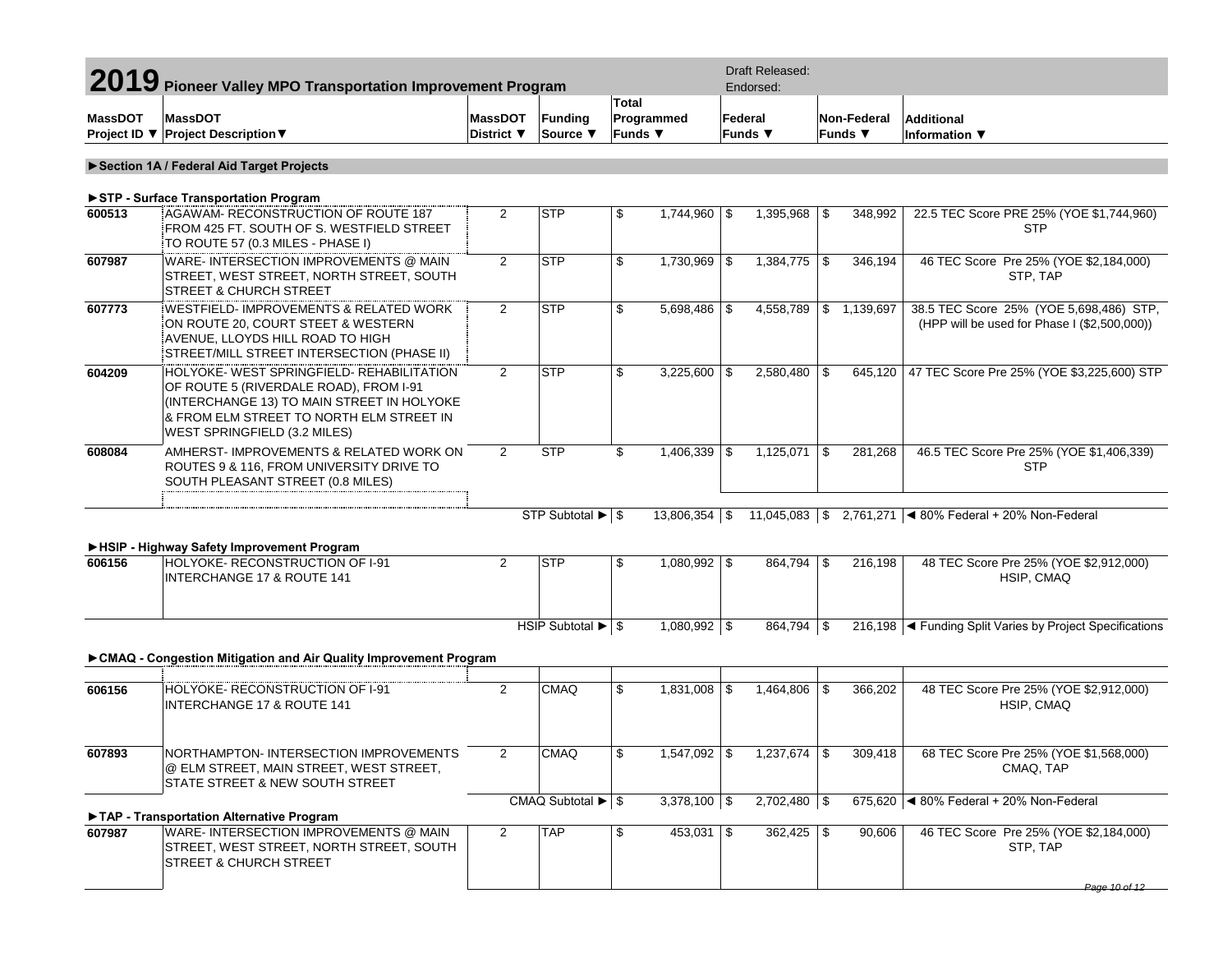| 2019 Pioneer Valley MPO Transportation Improvement Program |                                                                                                                     |                                                      |                                               |                         |                | Draft Released:<br>Endorsed: |                                               |                                |                        |                                    |                                                                                                         |
|------------------------------------------------------------|---------------------------------------------------------------------------------------------------------------------|------------------------------------------------------|-----------------------------------------------|-------------------------|----------------|------------------------------|-----------------------------------------------|--------------------------------|------------------------|------------------------------------|---------------------------------------------------------------------------------------------------------|
| <b>MassDOT</b><br>Project ID ▼                             | <b>MassDOT</b><br><b>Project Description ▼</b>                                                                      | <b>MassDOT</b><br><b>District</b> ▼                  | <b>Funding</b><br>Source ▼                    | <b>Total</b><br>Funds ▼ | Programmed     |                              | Federal<br>Funds $\blacktriangledown$         |                                | Non-Federal<br>Funds ▼ | <b>Additional</b><br>Information ▼ |                                                                                                         |
| 607893                                                     | NORTHAMPTON-INTERSECTION IMPROVEMENTS<br>@ ELM STREET, MAIN STREET, WEST STREET,<br>STATE STREET & NEW SOUTH STREET | $\overline{2}$                                       | <b>TAP</b>                                    | \$                      | $20,908$ \$    |                              |                                               |                                | 4,182                  |                                    | 68 TEC Score Pre 25% (YOE \$1,568,000)<br>CMAQ, TAP                                                     |
|                                                            |                                                                                                                     |                                                      | TAP Subtotal $\blacktriangleright$ $\mid$ \$  |                         | 473,939 \$     |                              | $379,151$ \$                                  |                                |                        |                                    | 94,788   Funding Split Varies by Project Specifications                                                 |
|                                                            | Section 1A / Fiscal Constraint Analysis                                                                             |                                                      |                                               |                         |                |                              |                                               |                                |                        |                                    |                                                                                                         |
|                                                            | Total Federal Aid Target Funds Programmed ▶   \$                                                                    |                                                      |                                               |                         | 18,739,385     | \$                           |                                               |                                |                        |                                    | 23,303,483 <total \$4,564,098="" available<="" funds="" target="" td=""></total>                        |
|                                                            |                                                                                                                     | Total STP Programmed ▶                               |                                               | \$                      | 13,806,354     | l \$                         |                                               |                                |                        |                                    | \$4,564,098 STP Available                                                                               |
|                                                            |                                                                                                                     | Total HSIP Programmed $\blacktriangleright$ \$       |                                               |                         | $1,080,992$ \$ |                              |                                               |                                |                        | \$<br>$\blacksquare$               | <b>HSIP Minimum Met</b>                                                                                 |
|                                                            |                                                                                                                     | Total CMAQ Programmed $\blacktriangleright$ \$       |                                               |                         | $3,378,100$ \$ |                              | 3,378,100 $\blacktriangleleft$ Min. CMAQ   \$ |                                |                        |                                    | (0) CMAQ Minimum Met                                                                                    |
|                                                            |                                                                                                                     | Total TAP Programmed $\blacktriangleright$ $\mid$ \$ |                                               |                         | 473,939 \$     |                              | 473,939 		 Min. TAP                           |                                |                        | $\sqrt{2}$                         | <b>TAP Minimum Met</b>                                                                                  |
|                                                            | Section 1B / Federal Aid Bridge Projects                                                                            |                                                      |                                               |                         |                |                              |                                               |                                |                        |                                    |                                                                                                         |
|                                                            |                                                                                                                     |                                                      |                                               |                         |                |                              |                                               |                                |                        |                                    |                                                                                                         |
|                                                            |                                                                                                                     |                                                      |                                               |                         |                |                              |                                               |                                |                        |                                    |                                                                                                         |
|                                                            |                                                                                                                     |                                                      | BR Subtotal $\blacktriangleright$ \$          |                         | $\blacksquare$ | \$                           | $\blacksquare$                                | $\vert$ \$                     |                        |                                    | ◀ 80% Federal + 20% Non-Federal                                                                         |
|                                                            | Section 1C / Federal Aid Non-Target Projects                                                                        |                                                      |                                               |                         |                |                              |                                               |                                |                        |                                    |                                                                                                         |
| $\blacktriangleright$ Earmarks                             |                                                                                                                     |                                                      |                                               |                         |                |                              |                                               |                                |                        |                                    |                                                                                                         |
|                                                            | No Projects Programmed                                                                                              |                                                      |                                               |                         |                |                              |                                               |                                |                        |                                    |                                                                                                         |
|                                                            |                                                                                                                     |                                                      | Earmarks Subtotal ▶ \$                        |                         | $\blacksquare$ | \$                           | $\blacksquare$                                | \$                             |                        |                                    | ◀ Funding Split Varies by Earmark                                                                       |
| ► Other                                                    |                                                                                                                     |                                                      |                                               |                         |                |                              |                                               |                                |                        |                                    |                                                                                                         |
|                                                            | No Projects Programmed                                                                                              |                                                      |                                               | \$                      | $\blacksquare$ | \$                           |                                               | \$<br>$\overline{\mathcal{L}}$ |                        |                                    |                                                                                                         |
|                                                            | Section 1D / Federal Aid Major & State Category Projects                                                            |                                                      | Other Subtotal ▶ \$                           |                         |                | \$                           | $\blacksquare$                                |                                |                        |                                    | ◀ Funding Split Varies by Funding Source                                                                |
|                                                            | IM - Interstate Maintenance                                                                                         |                                                      |                                               |                         |                |                              |                                               |                                |                        |                                    |                                                                                                         |
|                                                            | No Projects Programmed                                                                                              | $\overline{2}$                                       | IM                                            |                         |                | \$                           | $\sim$                                        | \$                             |                        |                                    |                                                                                                         |
|                                                            |                                                                                                                     |                                                      | IM Subtotal $\blacktriangleright$ \$          |                         |                | $\overline{\mathcal{L}}$     | $\blacksquare$                                | $\overline{\mathcal{S}}$       |                        |                                    | ◀ 90% Federal + 10% Non-Federal                                                                         |
|                                                            | NHPP - National Highway Performance Program                                                                         |                                                      |                                               |                         |                |                              |                                               |                                |                        |                                    |                                                                                                         |
| 602811                                                     | CHICOPEE - SPRINGFIELD - RESURFACING AND<br>RELATED WORK ON I-291                                                   |                                                      | NHPP                                          |                         |                |                              | $11,545,498$ \$ $10,390,948$ \$ 1,154,550     |                                |                        |                                    | IM                                                                                                      |
|                                                            |                                                                                                                     |                                                      | NHPP Subtotal $\blacktriangleright$ $\mid$ \$ |                         |                |                              |                                               |                                |                        |                                    | 11,545,498 $\frac{1}{3}$ 10,390,948 $\frac{1}{3}$ 1,154,550 $\frac{1}{3}$ 80% Federal + 20% Non-Federal |
| $\blacktriangleright$ Other                                |                                                                                                                     |                                                      |                                               |                         |                |                              |                                               |                                |                        |                                    |                                                                                                         |
| 608825                                                     | DISTRICT 1 - ADA RETROFITS AT VARIOUS<br><b>LOCATIONS</b>                                                           | 2                                                    | Other                                         | \$                      | 600,000        |                              | 480,000.0                                     |                                | 120,000.0              |                                    | STP-TE                                                                                                  |
|                                                            |                                                                                                                     |                                                      |                                               |                         |                |                              |                                               |                                |                        |                                    | Page 11 of 12                                                                                           |